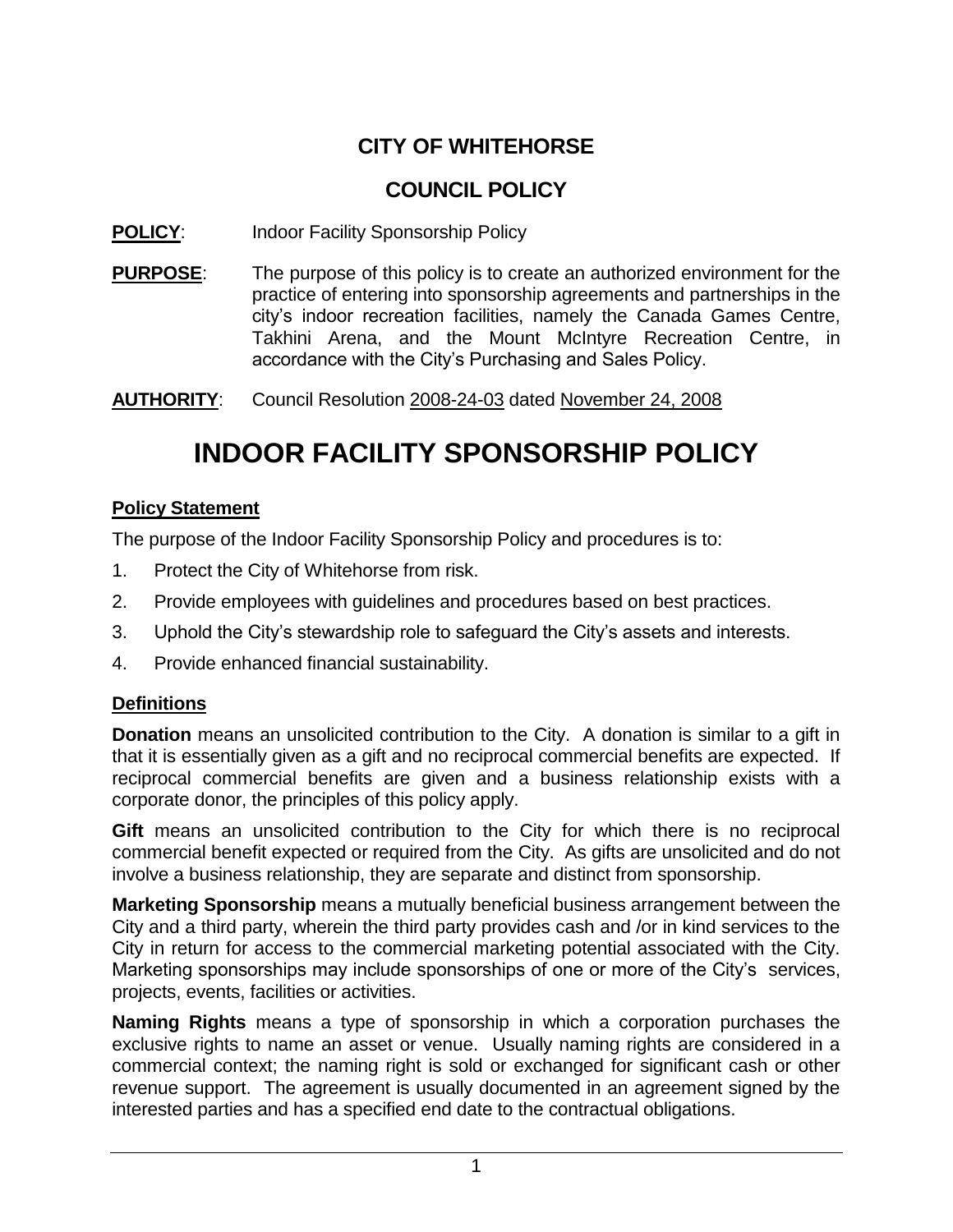**Naming Rights Agreement** means the sale of the right to name or re-name City owned facilities or land is evidenced in a written contract that contains terms acceptable to the City. In most cases, indemnification and termination clauses would be required as part of the agreement.

**Request for Sponsorship Proposal** means an open and competitive process whereby corporations and organizations may express their interest in participating in sponsorship opportunities with the City of Whitehorse. Requests for sponsorships should include a summary of the sponsorship opportunity, benefits for participation, and a description of the open and competitive procedure for expressing interest in participating in sponsorship opportunities.

**Sponsorship Agreement** means a mutually beneficial, contractual agreement that reflects the business arrangement for the exchange of marketing benefits and the external organization for a specified time period.

**Sponsor** means a corporation or organization that enters into a sponsorship agreement with a "property" and pays cash or value-in-kind in return for access to exploitable commercial potential associated with the property.

**Value-in-kind** means a sponsorship received in the form of goods and/or services rather than cash.

#### **Principles**

- 1. The City of Whitehorse supports the ongoing practice of entering into marketing and sponsorship agreements with third parties (corporations) where such partnerships are mutually beneficial to both parties in a manner that is consistent with all the applicable policies set by the City. Under the conditions of this policy, City staff may continue to solicit such marketing sponsorships.
- 2. The City of Whitehorse recognizes and supports marketing sponsorships as a revenue generating strategy that balances the benefit of entering into a sponsorship agreement with the City's role as steward of public assets and interests.
- 3. It is necessary for the City of Whitehorse to remain to be recognized as the owner of the structure regardless of the sponsor's identity being displayed in the Facility. Clear and permanent identification of the City will be displayed in adherence to guidelines established by the City.
- 4. The City shall not relinquish to the sponsor any aspect of the City's right to manage and control the City's assets or facilities.

#### **Procedures**

- 5. The general procedure for developing sponsorships will be as follows:
	- (1) Concept approval for sponsorship projects will be obtained from the Manager of Parks and Recreation before potential sponsors are approached or agreements are made.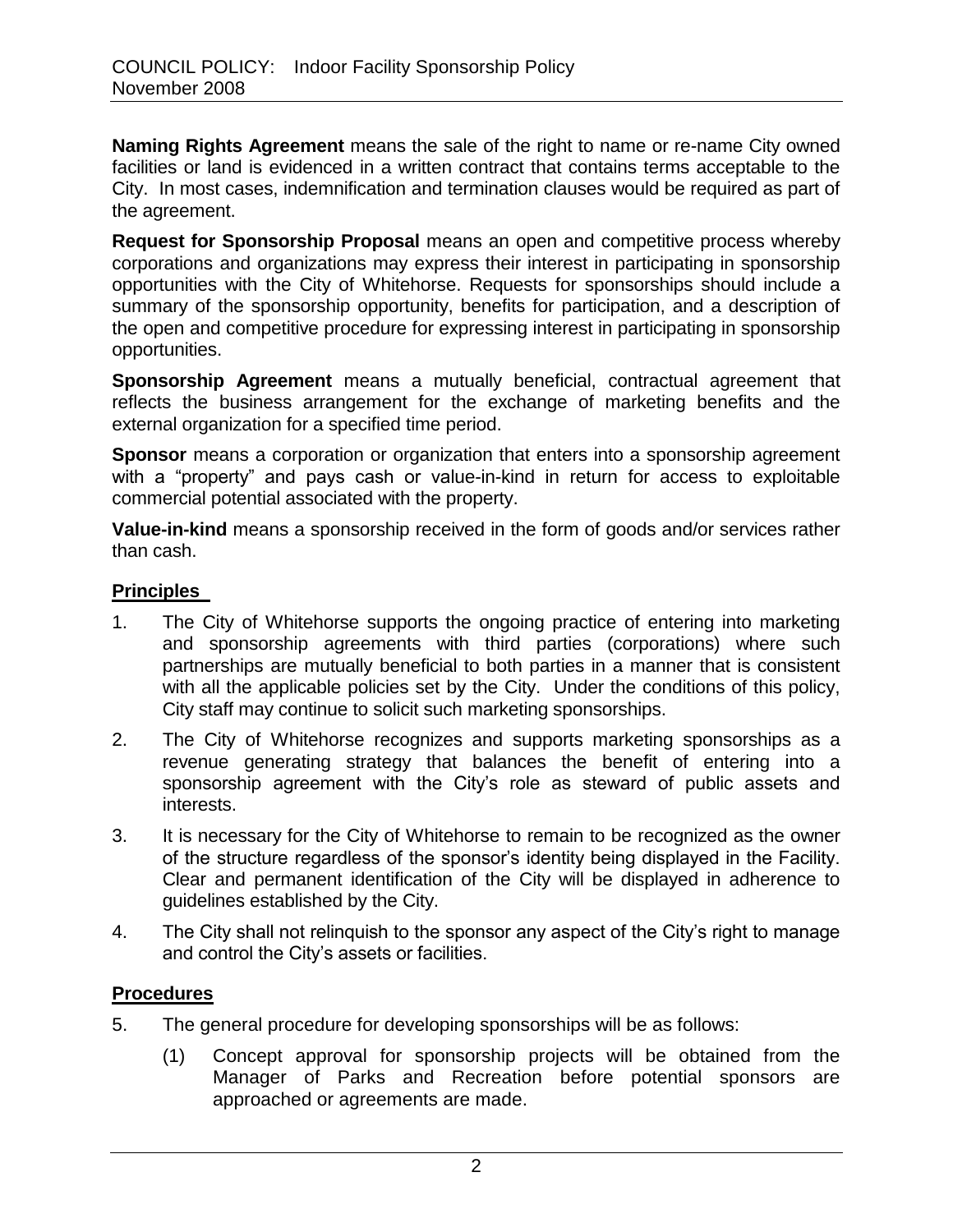- (2) Sponsorship proposals should be in writing and outline the marketing benefits that will be exchanged between both parties.
- (3) Sponsorship proposals that potentially include purchasing agreements will be coordinated through the Marketing and Sponsorship Specialist and include the involvement of the Manager of Finance Services.
- (4) Sponsorship agreements will follow the same approval limits as those in the Purchasing and Sales Policy.
- 6. The following specific guidelines shall be applied when entering into a naming rights agreement for City-owned, City-operated assets:
	- (1) An asset analysis and market evaluation is to be completed to determine the value of the asset in the marketplace. The process is to be done in conjunction with the Marketing and Sponsorship Specialist.
	- (2) A risk/benefit analysis must be completed prior to the acceptance of any naming rights offer
	- (3) The proposed naming rights purchaser must support the image and value of City of Whitehorse and the community
	- (4) The City shall not relinquish to the purchaser any aspect of the City's right to manage and control the asset or facility
	- (5) Signage, branding, publicity and advertising shall conform to all applicable federal and territorial statues, and to all applicable municipal bylaws and policies
	- (6) Administration will forward a report with recommendations to Council regarding the naming rights opportunity. The report process will be led by the Sponsorship and Marketing Specialist.
- 7. Solicitation and negotiation of sponsorships will be conducted by the Marketing and Sponsorship Specialist, or by outside contract as approved by the Manager of Parks and Recreation. All City sponsorship agreements will be negotiated in good faith and represent the City in a professional manner.
- 8. Use of the City's logo in combination with the sponsor logos will be in keeping with the City's Visual Identity Guidelines.
- 9. The City will only enter into agreements with sponsors who are compatible with the City's values, mandate and policies as follows:

#### **Code of Ethics for City Transactions**

- (1) To consider first the interests of the City in all transactions and to carry out and believe in its established policies.
- (2) To be receptive to competent counsel from colleagues and to be guided by such counsel without impairing the dignity and responsibility of the City.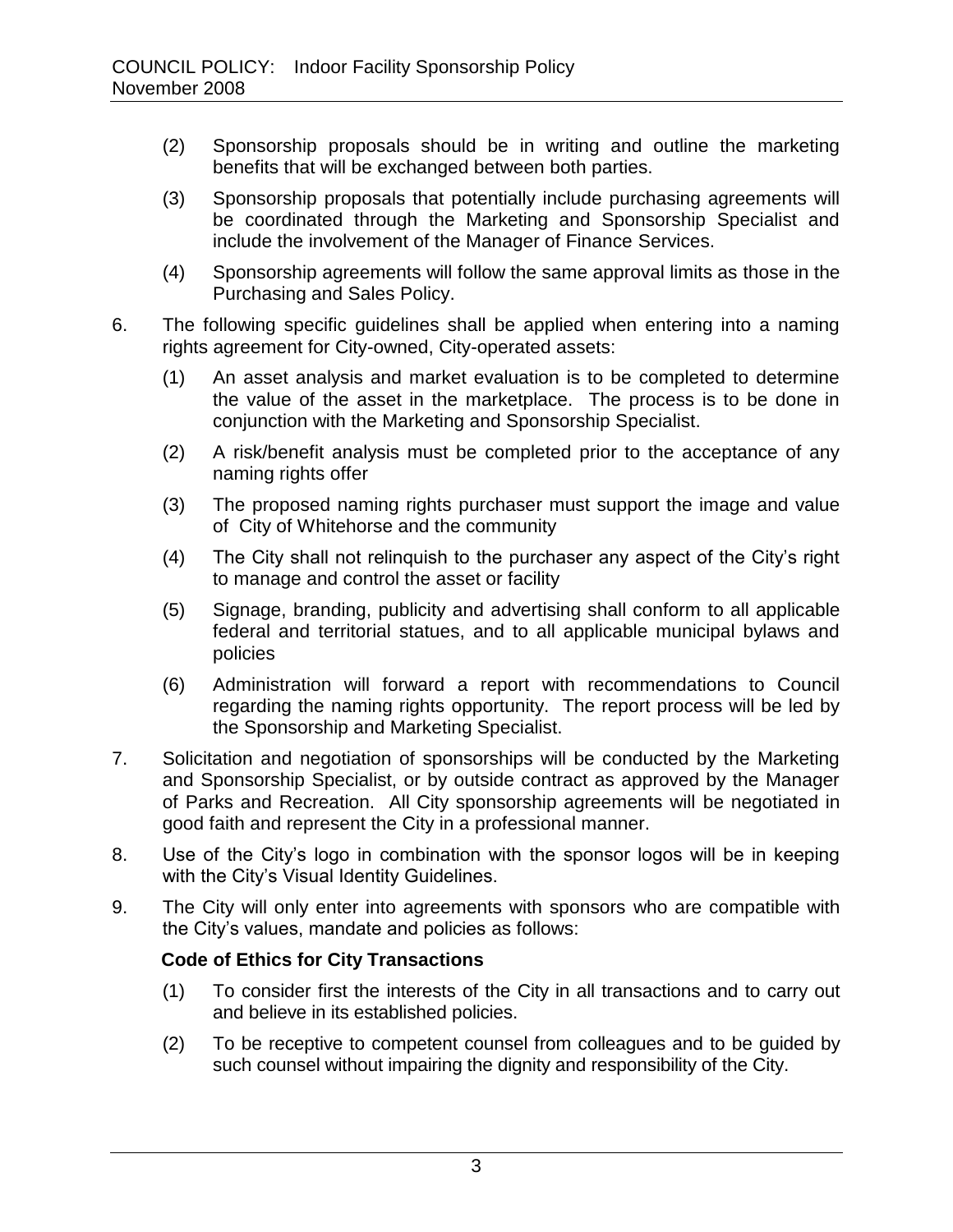- (3) To transact without prejudice, seeking to obtain the maximum ultimate value for each dollar of expenditure.
- (4) To strive consistently for knowledge of the materials and process of manufacture.
- (5) To subscribe to work for honesty and truth in buying and selling and to denounce all forms and manifestations of commercial bribery.
- (6) To accord a prompt and courteous reception, so far as conditions will permit, to all who call on a legitimate business mission.
- (7) To co-operate with all organizations and individuals engaged in activities designed to enhance the development and standing of materials management.
- (8) To not solicit or accept sponsorship or advertising from companies whose reputation could prove detrimental to the City's public image and/or whose main business is derived from:
	- a) The sale of tobacco; or
	- b) Pornography; or
	- c) The support of, or involvement in the production, distribution, and sale of weapons and other life-threatening products.
- (9) To not allow advertising, either directly or through third party arrangements, that:
	- a) Convey a negative religious message that might be deemed prejudicial to religious groups; or
	- b) Promote alcohol and other addictive substances, at venues geared primarily to children; or
	- c) Present demeaning or derogatory portrayals of individuals or groups or contain anything, which, in light of generally prevailing community standards, is likely to cause deep or widespread offence.
- 10. All bylaws of the City of Whitehorse, including sign regulations as prescribed in the Zoning Bylaw, will be adhered to.
- 11. All territorial and federal laws governing sponsorship, including those regarding the issue of charitable donation receipts, will be adhered to.

◘

November 24, 2008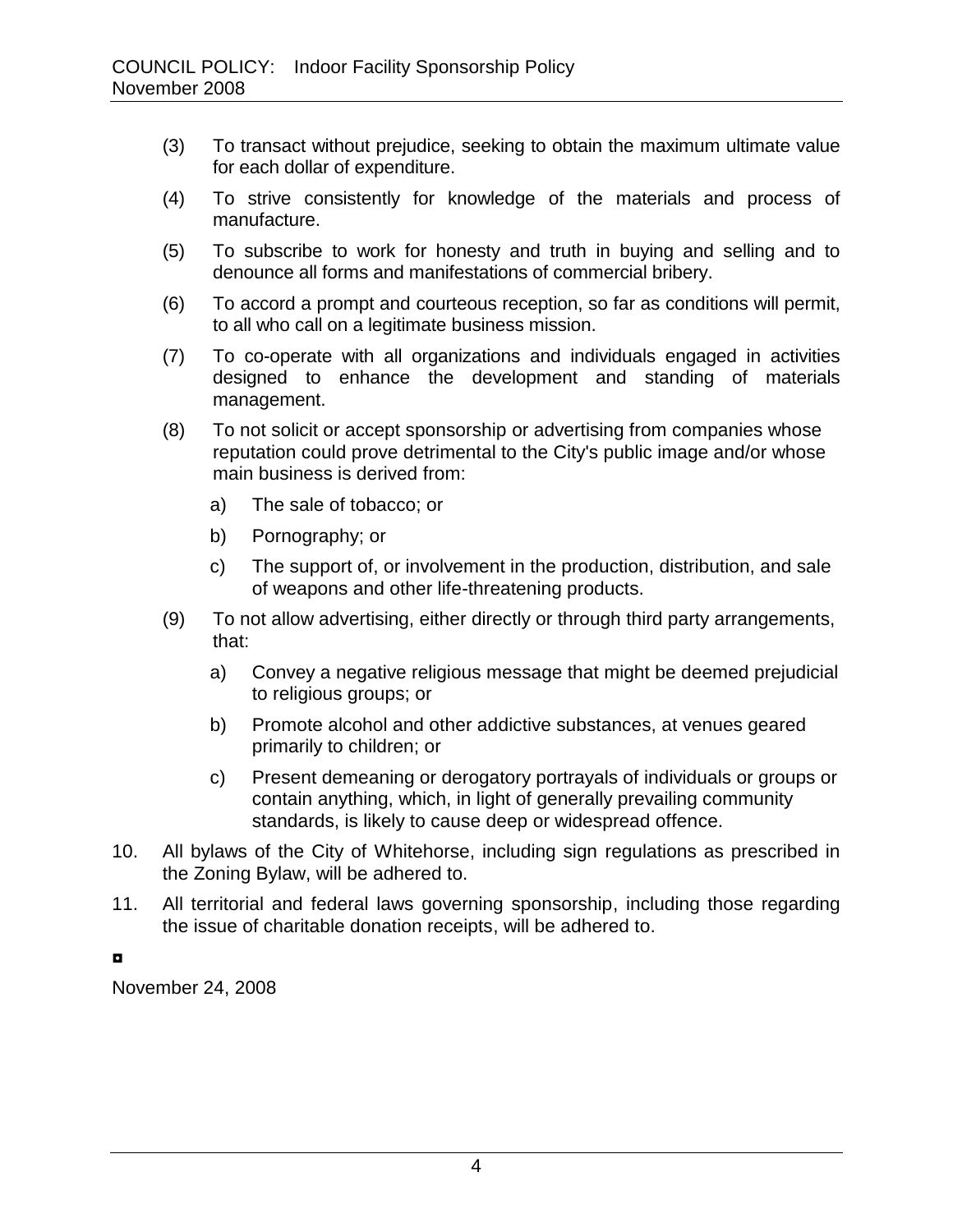This agreement made effective the \_\_\_\_\_\_\_ day of \_\_\_\_\_\_\_\_\_\_\_\_\_\_\_\_\_\_\_\_, 20

BETWEEN:

The City of Whitehorse

\_\_\_\_\_\_\_\_\_\_\_\_\_\_\_\_\_

(hereinafter referred to as "The City")

AND

(hereinafter referred to as "the Sponsor")

## **Indoor Facility Sponsorship Agreement**

WHEREAS the City is the registered owner of the **Canada Games Centre**; and

WHEREAS \_\_\_\_\_\_\_\_\_\_\_\_ has agreed to sponsor \_\_\_\_\_\_\_\_\_\_\_\_\_\_\_\_\_ at the **Canada Games Centre;**

IN CONSIDERATION of the terms and conditions provided herein, the parties themselves, successors and assigns respectively, mutually agree as follows:

- 1) The City grants to the Sponsor title rights to \_\_\_\_\_\_\_\_\_\_\_\_\_\_\_ within **Canada Games Centre.**
- 2) For the period of the term of this agreement, the \_\_\_\_\_\_\_\_\_ shall be known as the "  $\blacksquare$
- 3) The Sponsor shall pay to the City, the sum of \$\_\_\_\_\_\_\_\_, in an annual payment of \$\_\_\_\_\_\_\_, on or before **specify date**, for the years 20\_\_ through 20\_\_\_ inclusive.
- 4) The term of this agreement shall be for a period of five years from September 20 through August 20 (select applicable **months/term/dates)**
- 5) The City shall, subject to its sole discretion, provide the following advertising in respect of the sponsorship:
	- a) a sign featuring the Sponsor's name and logo will be installed on **specify location of sign** for the term of this Agreement;
	- b) the Sponsor's logo will be featured on any promotional materials of **Canada Games Centre**, indicating their sponsorship
	- c) the Sponsor's name and logo will be included in flyers published by the City advertising certain programs
	- d) senior executives of the Sponsor will be invited to participate in **Canada Games Centre** sponsored community events;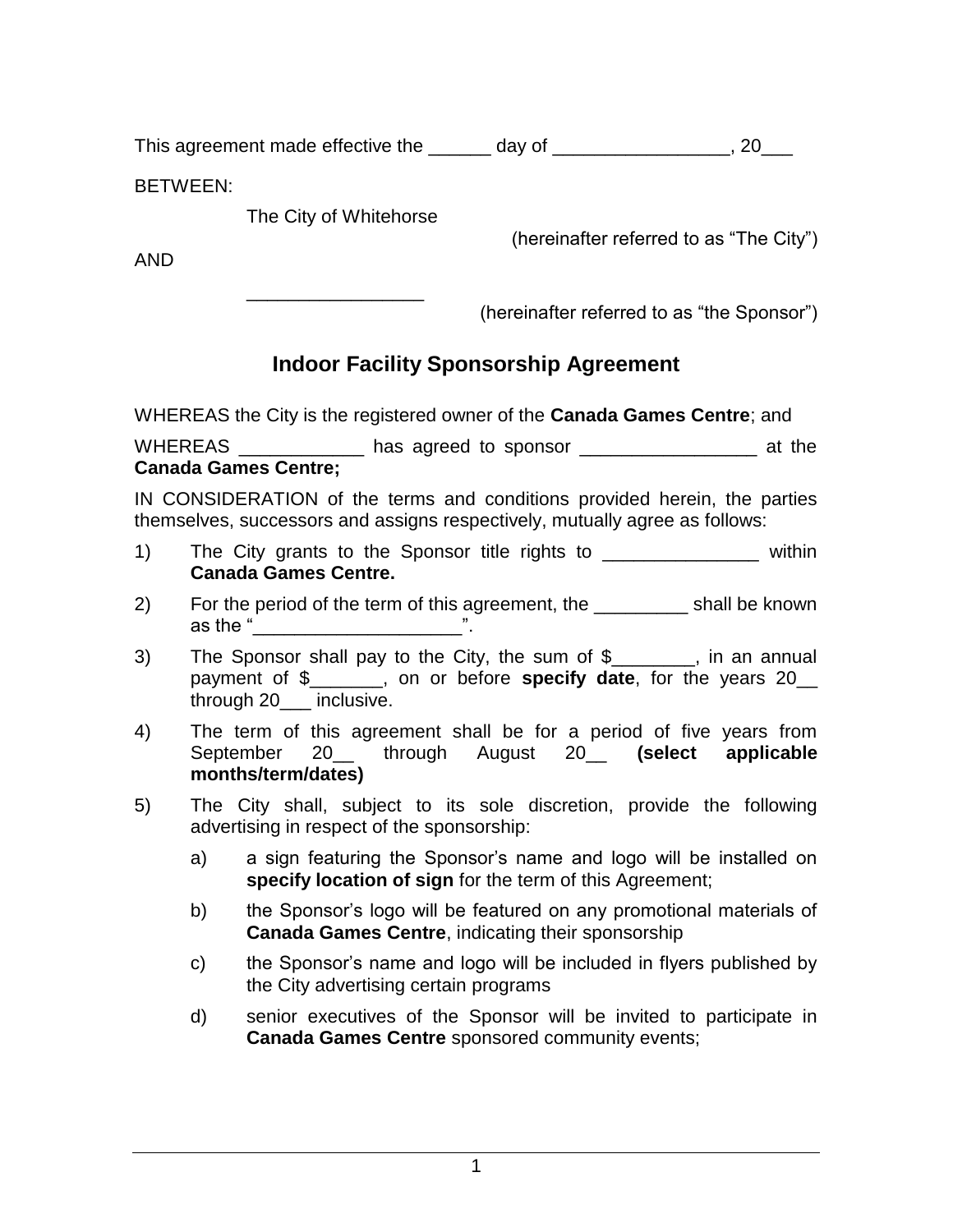- 6) The Sponsor hereby grants to the City the full and unfettered right to use, reproduce and associate itself with the logo of the sponsor, in accordance with the terms of this Agreement.
- 7) The City will not use either the logo or any variation thereof as any part of its corporate name or for any other purposes, save and except in accordance with the terms and conditions of the Agreement or as may otherwise be specifically authorized by the Sponsor in writing.
- 8) The Sponsor agrees to indemnify the City against and to reimburse the City for all damages for which it is held liable in any proceedings arising out of the use of any of the trade marks (logos) in compliance with this agreement and for all costs reasonably incurred by the City in the defense of any such claim brought against it or in any such proceeding in which it is named as a party.
- 9) The Sponsor agrees to provide the City with the artwork in respect of the trade marks in an appropriate format, within a reasonable time following the execution of this Agreement.
- 10) The City grants to the Sponsor an option to extend the term of the exclusive title sponsorship agreement for a further period of five years, upon such terms and conditions as are acceptable to the parties. This option is exercisable on written notice to the City three months prior to the end of the term of this Agreement.
- 11) If the parties shall fail to meet their respective obligations hereunder within the respective time prescribed therefore and such failure shall be directly caused or materially contributed to by an act of God, major storms, civil disturbance or any similar major event or occurrence not within the control of a party and which by the exercise of due diligence by such party could not have been prevented (hereinafter referred to as "Force Majeure"), such failure shall be deemed not to be a breach of the obligations of such party, provided however, in such event, such party shall use its best efforts to put itself in a position to carry out its obligations hereunder as soon as reasonably possible. Provided that the lack of funds on the part of such party shall be deemed not to be a Force Majeure.
- 12) It is agreed that there are no representations, warranties, and collateral agreements of conditions affecting this agreement except as expressed in it.
- 13) No waiver by either party to this agreement of any breach or failure to perform any term, covenant or condition contained in this Agreement shall constitute or be deemed a waiver of any subsequent breach of or failure to perform the same or any other term, covenant or condition hereof.
- 14) No change or modification of this agreement shall be valid unless it is in writing and signed by each party.